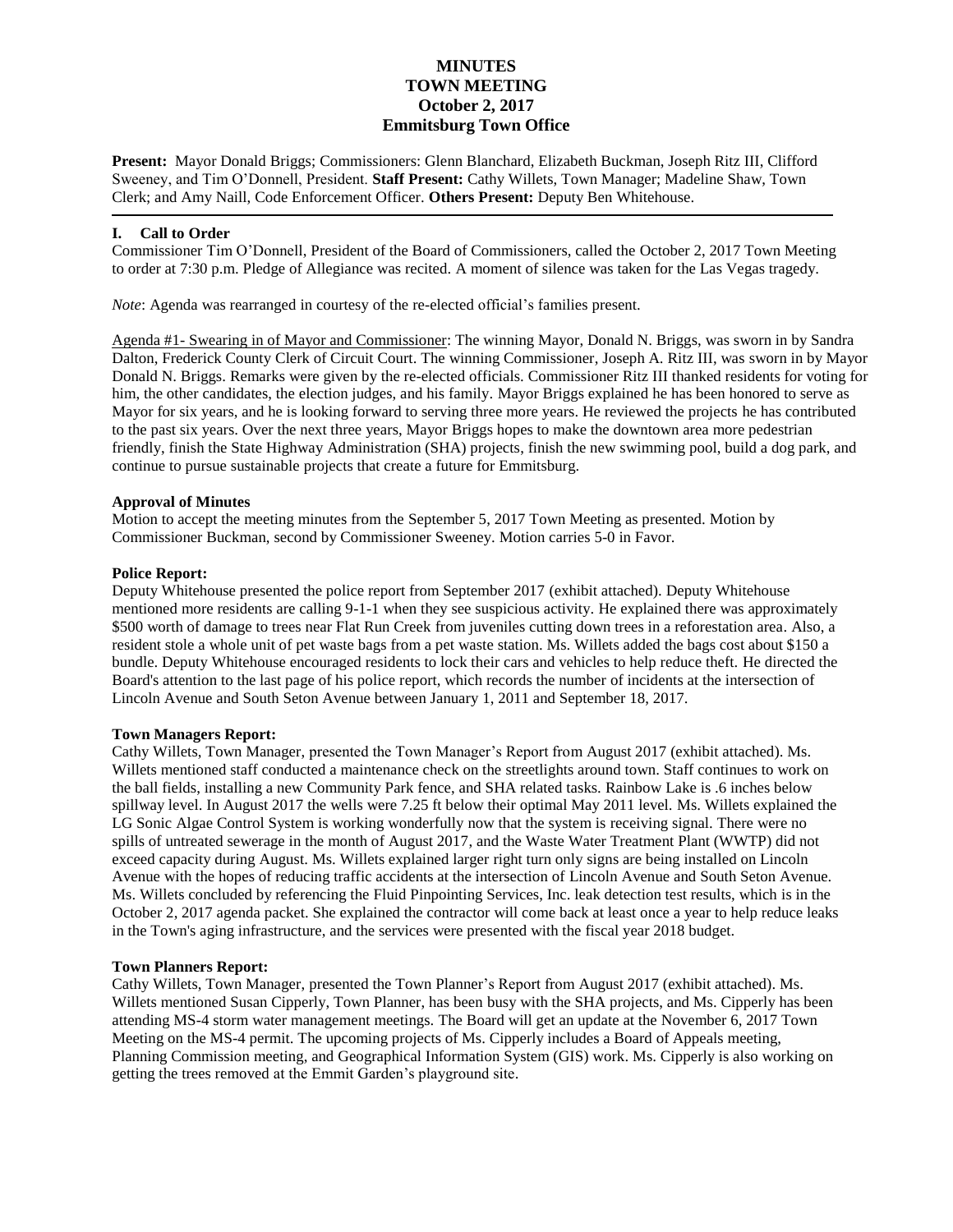### **Commissioner Comments:**

- Commissioner Ritz III: He inquired about seating adjustments of the Board.
- Commissioner Sweeney: He inquired about the areas of sidewalk that do not have concrete yet. Ms. Willets explained SHA will use the areas for trees and streetlight conduits.
- Commissioner Buckman: She explained the Citizen's Advisory Committee is requesting a water bottle fountain in Community Park, a bridge going over Willow Rill, and more access points into Community Park through the current fence. She also thanked Catoctin High School Safe for a fundraising event, and residents for providing food/drinks to the SHA construction workers. She encouraged town staff to consider a pet waste station that uses grocery bags.
- Commissioner Blanchard: He congratulated Mayor Briggs and Commissioner Ritz III on getting reelected. He encouraged the Board to continue working as a team and improving the Town with a positive mindset.
- Commissioner O'Donnell: He congratulated Mayor Briggs and Commissioner Ritz III, and expressed thanks to the election judges and those who contributed to the elections. He also met with Mount St. Mary's (MSM) in regards to students living off campus. He reminded residents to wear helmets while bike riding. He concluded by encouraging the Board to continue working together.

### **Mayor's Comments:**

Mayor Briggs attended numerous meetings/events in September 2017. Mayor Briggs highlighted several meetings to include the National Fallen Fire Fighters Memorial Service, a meeting on adding an afternoon TransIt bus ride to the northern part of Frederick County, the swearing in ceremony of the election judges, a green team meeting, and a constitution day celebration at MSM. The Emmitsburg Business and Professionals Association (EBPA) had their free breakfast in September for local businesses. He attended a meeting with MSM on students living off-campus in Town. He hopes to get student rental properties preapproved for mold and fire safety. He reiterated the project completion dates for the Town projects. Mayor Briggs explained the Town is hoping to get grant funding to reduce landfill waste and have a local composting program site; he will keep the Board updated. In regards to the preapproved student housing, MSM would certify the rental properties with guidelines the University establishes.

#### **Public Comments:** None.

#### **Administrative Business:**

 Consideration of a Fund Regarding Accrued Leave at Separation of Employment: Cathy Willets, Town Manager, presented the consideration of a fund regarding accrued leave at separation of employment. Ms. Willets explained when the prior Town Manager retired, there was a large amount of accrued leave paid, and if several long term employees retired at the same time now, there would be a large payout. Town staff would like to have a specific fund set aside for all employees, and auditing requirements dictate payouts cannot be made from the general fund (fund 1). As of June 30, 2017, if every employee left, the payout would be \$128,320. Town staff recommends creating a line item in fund 2 with an initial transfer of \$32,000. There was discussion over a use-it-or-lose-it vacation policy. Ms. Willets explained the current amount will need funding regardless of future policy changes. She clarified when the auditors are finished auditing in October 2017, there will be a \$130,000 excess that is transferred to fund 2. Town staff would like to have that amount go to accrued leave, but the Board can determine to budget the money elsewhere if desired. There was discussion over the Town's current leave policy. Commissioner O'Donnell agreed the current vacation policy is a draw for new hires. Ms. Willets added 25% of the total payout amount is not required, but she would like to get the fund started. Commissioner Sweeney recommended paying out vacation at the end of the year. Ms. Willets explained some staff save their leave for family emergencies. Mayor Briggs added staff also set aside vacation to help fund retirement. The Board agreed 20-25% was sufficient and approved staff to create a line item. The Board requested staff research a policy requiring staff to take five consecutive days off each year.

#### **Consent Agenda:**

Re-appointment of Richard Kapriva to the Board of Appeals. Term: 10/17/2017 to 10/17/2020. Vote: 5-0 in Favor.

#### **Treasurer's Report:**

Commissioner Blanchard presented the Treasure's Report for September 2017 (exhibit attached). Commissioner Blanchard mentioned the operating balance forward is \$5,285,478. The law enforcement check is a quarterly bill.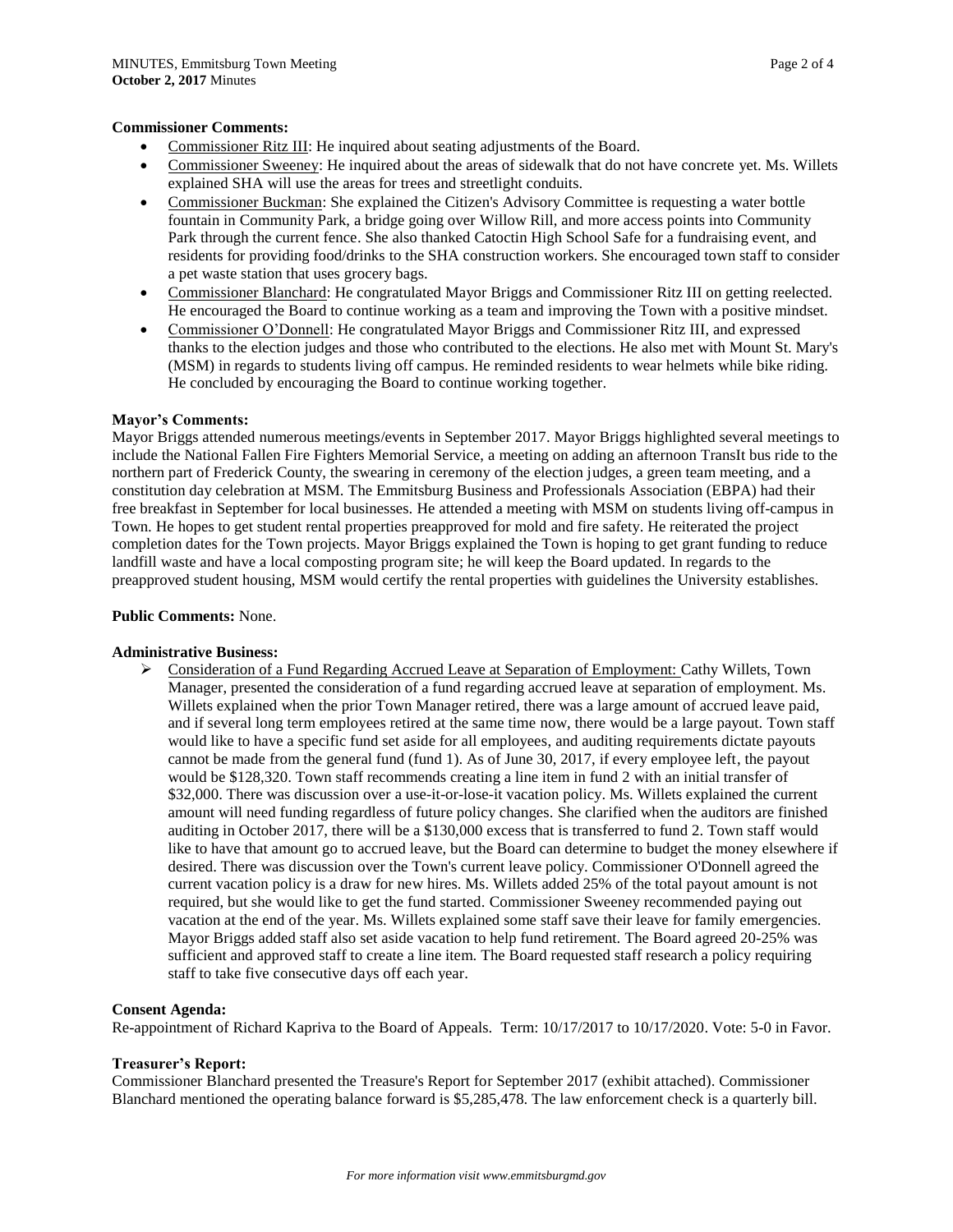### **Planning Commission Report:**

Commissioner Sweeney presented the Planning Commission Report from September 2017. He explained Lot 38 in Emmit Gardens was split in half with the consent of the Planning Commission.

### **II. Agenda Items**

Agenda #2- Reorganization of the Board of Commissioners: Mayor Briggs recommend the Board remain in its current organization with Timothy O'Donnell as President, Commissioner Sweeney as Vice President, Commissioner Blanchard as Treasurer, Joseph Ritz III as the liaison for the Parks and Recreation Committee, Commissioner Sweeney as the liaison for the Planning Commission, and Commissioner Buckman as the liaison for the Citizen's Advisory Committee. Commissioner Ritz III requested a liaison swap. No liaison swaps were made.

*Motion*: To accept the Mayor's recommendations for the reorganization of the Board of Commissioners as of October 2, 2017. Motion by Commissioner Blanchard, second by Commissioner Ritz III. Motion carries 5-0 in Favor.

Agenda #3- Updates on community related projects such as the SHA sidewalk, Flat Run Bridge, square project, dog park, etc.: Cathy Willets, Town Manager, presented the project updates for the Town of Emmitsburg as of October 2, 2017. She explained the presentation is a highlight of the Town's five biggest projects at the moment.

- *Emmit Garden Playground:* Ms. Willets stated the Application for the Alternation of Any Floodplain, Waterway, Tidal, or Non-Tidal Wetland in Maryland was submitted 09/26/2017 to Maryland Department of the Environment (MDE). The total estimated cost of the project is \$16,930.00 of which \$10,000 would be funded by a Project Open Space grant. Once the Town receives approval from MDE, the Town can proceed, but it may take up to 180 days to get approval. There was discussion over MDE and approvals. There are no foreseen landscaping needs at the playground site.
- *Route 140 Square Revitalization/Sidewalk Project:* The estimated date of completion is Spring 2018 and the project is 35.7% complete. The goal is to complete East Main Street before turning back towards West Main Street. The connection to Timbermill will occur at the end of the sidewalk work. There was discussion about SHA completing a sidewalk section along North Seton Avenue. Romano Construction has five outstanding invoices totaling \$7,520.44 for damage to Town waterlines and street lights. Commissioner O'Donnell requested Town staff continue to update local businesses on work.
- *Route 140 Flat Run Bridge Project:* The estimated date of completion is December 2019, and the project is 30.7% complete. Work wise, phase one of the stream diversion has been completed, and a portable sediment tank and demolition of the southwest quadrant is complete. Next steps include saw cutting the bridge deck, which will lead into the demo of bridge. Negotiations over waterline work continues.
- *Community Park Swimming Pool*: The estimated completed date is May 2018, and the project is 33% complete. So far the leak survey, drawings, permitting, demolition of old pool, widening of deep end, and installation of interior lights have been completed. Next steps include installing a rebar cage in the pool shell and shooting the concrete shell of the pool. There is a slight problem of a spring leaking into the pool which is causing extra work, but the estimated date of completion remains the same. Funding wise, the total cost of the pool is \$324,987.00. There is a \$217,000 Community Parks and Playground (CP&P) grant. To date \$158,262.50 has been spent on building the new pool.
- *Community Park Dog Park:* The estimated date of completion is late winter/early spring 2018. The site has been cleared. The next steps include installing the fence, mulching the site, installing a waterline, and adding amenities. The Board requested town staff consider grass in the future. Funding wise, the total estimated cost is \$33,775.75, which was over estimated to be safe. The Town received \$13,000 from a Project Open Space grant and \$1,865 from donations, which makes the remaining cost to be funded by the Town \$18,910.75. The Town hopes to find more grants or raise the remaining cost through donations.

Agenda #4- New Route 140 Bridge at Flat Run dedication requested in the name of Terry L. Myers: Mayor Briggs presented the bridge dedication request in the name of Terry L. Myers. He explained Terry L. Myers was the first member of the Vigilant Hose Company who died in the line of duty. He is requesting the Board approve the dedication to honor the Myer's family, Vigilant Hose Fire Company, and the service members that visit our community.

*Motion*: To support the moving forward for the Flat Run Bridge dedication for Terry L. Myers. Motion by Commissioner Buckman, second by Commissioner Blanchard. Motion carries 5-0 in favor.